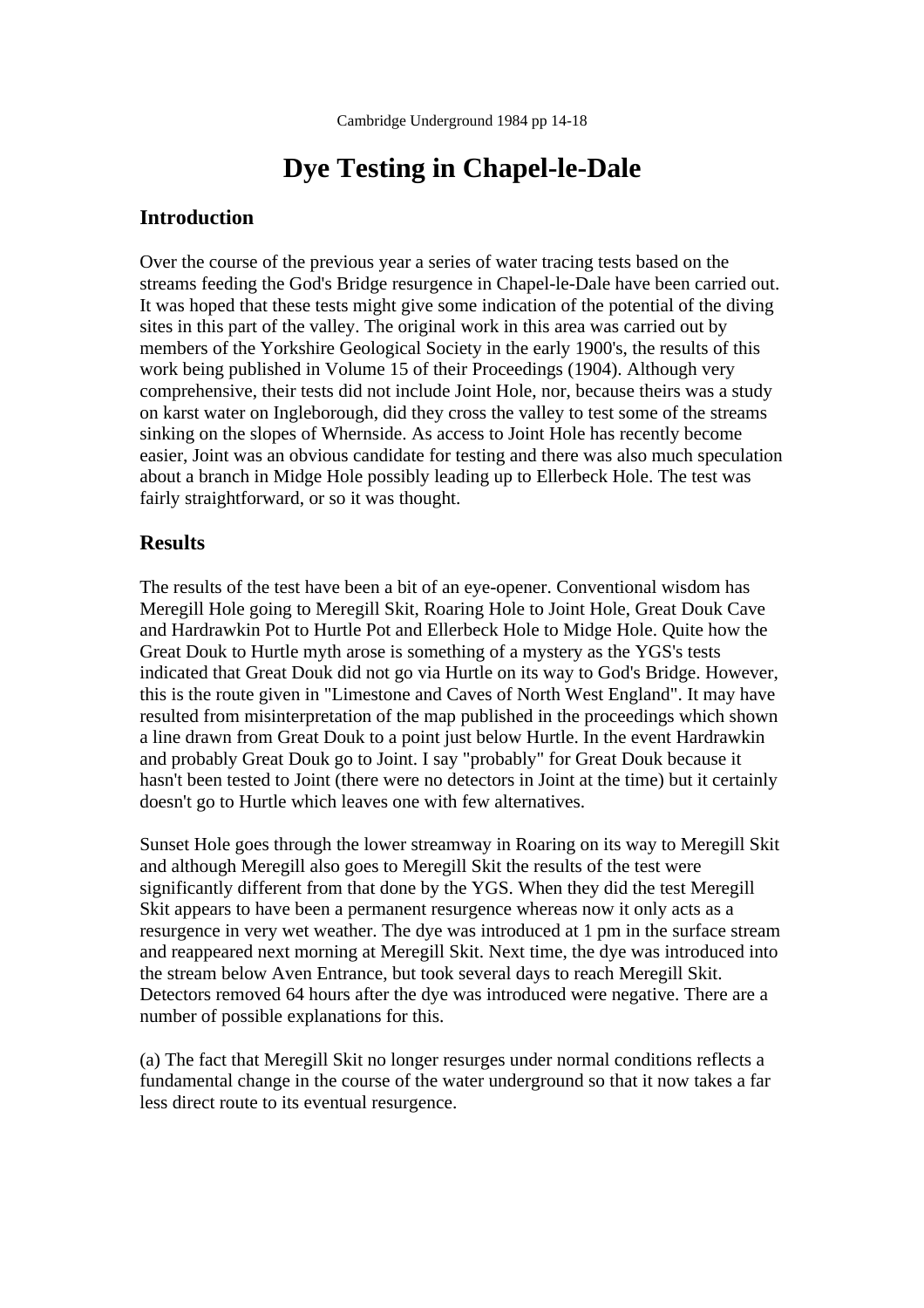(b) There is another outflow from the Mere which takes an entirely separate and far shorter route to Meregill Skit. This could be proved either way by an exact repeat of the YGS test.

(c) The dye coming out of Meregill Skit was not in fact from Meregill but was the remnant of a previous test. The only reason for putting this alternative forward is that it was the reason for another of their false results, Sunset Hole to Hardrawkin. However, I think that this is unlikely.

Whilst on the subject of Meregill Skit and Joint it is apparent from the tests that the two connect quite close behind God's Bridge. Tests that were positive at Joint Hole were negative at Meregill Skit and therefore the water in Joint does not flow through Meregill Skit on its way to God's Bridge.

Further up the valley having "lost" the first lot of dye in Ellerbeck Hole a second attempt with double the quantity proved that Ellerbeck goes to Hurtle and not to Midge. It is likely to be the source of the deep route in Hurtle though this has not been specifically tested.

Whilst this testing has solved a number of problems it has by no means completed the work on streams feeding God's Bridge. There remain a number of loose ends to tie up including testing Great Douk to Joint and Ellerbeck to the deep route in Hurtle. There is also a need to establish the watershed on the Whernside side of the valley. Does Blake Bank Moss Cave represent the limit of the God's Bridge catchment area or does it extend to Dale Barn Cave? It's a long time since we've heard anything about the trans-Craven system!

# **The Tests**

A diary of the tests is given below. The exact location of each of the major detector sites was as follows.

God's Bridge -

Normally one in the furthest upstream of the two main resurgences and one in the highest rising in normal conditions. In fact it doesn't matter where the detectors are placed at this site as one of the earlier tests established that all the risings are connected.

Hurtle Pot -

Bottom of entrance boulder slope going upstream, just before passage turns left.

Joint Hole -

15m into the first sump.

Meregill Skit - 10m into bedding plane at bottom of pot heading approximately South East.

Midge Hole -

In a pool at the end of a crawl which leads off opposite to where the entrance crawl drops into a roomier trench. This was not a very satisfactory site as it is not clear that there is much flow in this pool except in wet conditions.

```
12 Feb 1983 -
```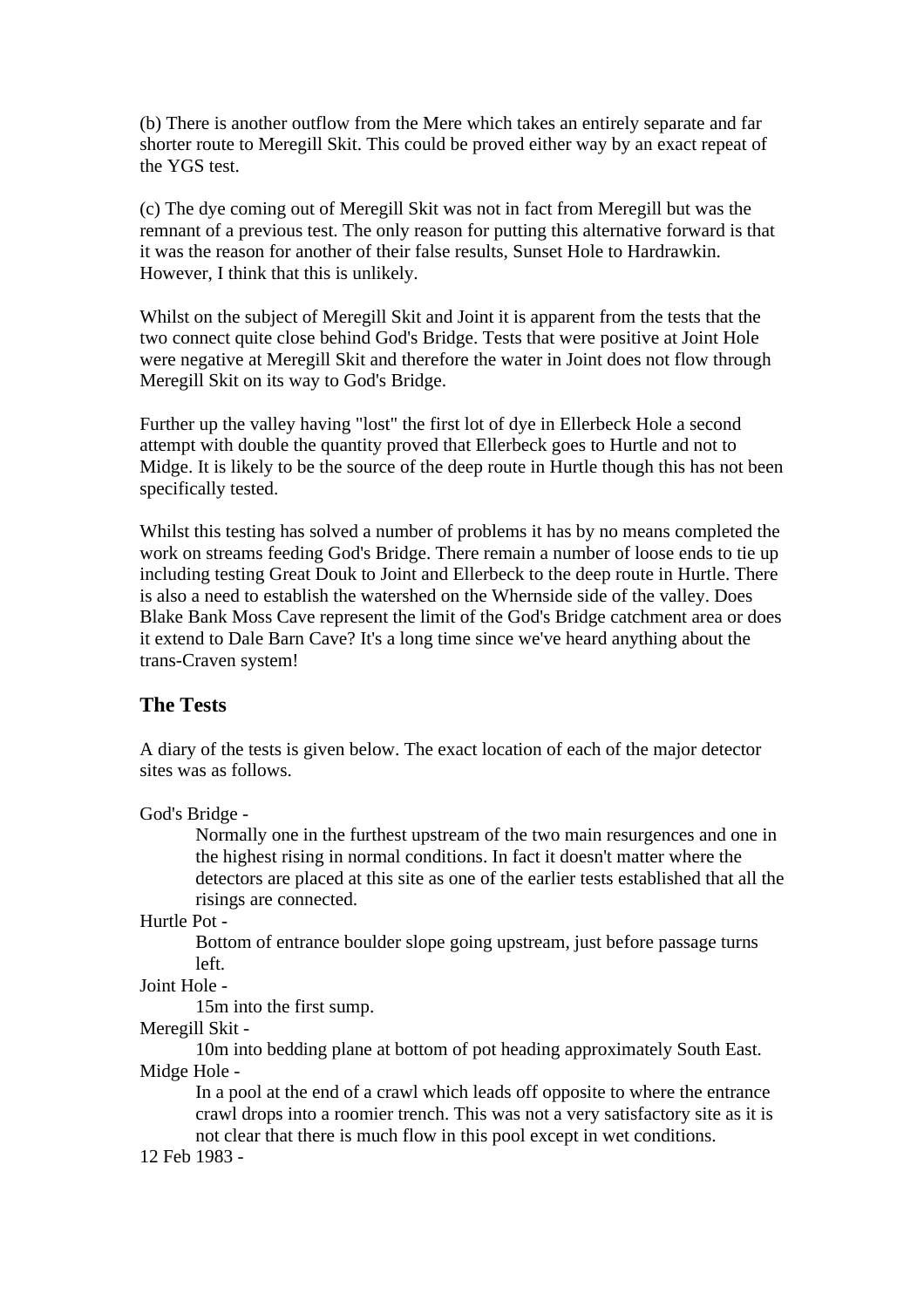Control detectors placed at God's Bridge, Hurtle Pot and Midge Hole. Water conditions low.

## 19 Feb 1983 -

Control detectors removed. Water still low. All detectors were negative. 12 Mar 1983 -

Detectors placed at God's Bridge, Midge Hole and Hurtle Pot. 3 pints of dye introduced at Ellerbeck Hole. Water conditions low.

#### 19 Mar 1983 -

Detectors retrieved from God's Bridge, neither appeared convincingly positive. Midge Hole was too wet to enter. The detectors in Hurtle Pot had disappeared.

#### 10 Apr 1983 -

Detectors in Midge Hole collected. Both negative.

## 16 Apr 1983 -

Detectors placed in God's Bridge, Hurtle Pot and Midge Hole. 1 gallon of dye introduced at Great Douk.

## 23 Apr 1983 -

Detectors at God's Bridge and Hurtle Pot retrieved. Those at God's Bridge were positive, those at Hurtle Pot negative. Good flow of water during test.

#### 30 Apr 1983 -

Detectors at Midge Hole retrieved. All were negative.

## 30 May 1983 -

Detectors placed in Hurtle Pot, Joint Hole, Midge Hole, Meregill Skit and God's Bridge. 1 gallon of dye put down Hardrawkin the next day. Conditions dry, but heavy rain within a day.

## 4 June 1983 -

Detectors retrieved from all sites. Those at Joint Hole and God's Bridge were positive, those at Midge Hole, Meregill Skit and Hurtle Pot were negative.

#### 2 July 1953 -

Detectors placed in Joint Hole, God's Bridge, Meregill Skit and the lower streamway in Roaring Hole.  $\frac{1}{3}$  to  $\frac{1}{2}$  lb of Leucophor powder introduced at Sunset Hole.

#### 10 July 1983 -

Detectors at Meregill Skit, Joint Hole, Roaring Hole and God's Bridge removed. Those at Roaring Hole and Meregill Skit were faintly positive, those at Joint Hole and God's Bridge negative. The latter were out of the water when collected and either this or the dilution between Meregill Skit and God's Bridge could have accounted for the result.

#### 27 Aug 1983 -

Detectors placed in God's Bridge, Joint Hole and Meregill Skit. 1 gallon of dye put down Meregill Hole in the stream just below the Aven Entrance. The Mere was full, but water in the resurgence was very low.

#### 30 Aug 1983 -

Detectors retrieved from God's Bridge, Joint Hole and Meregill Skit 64 hours after dye was introduced. All were negative. This contrasts with the YGS test which came through in a day.

#### 25 Sep 1983 -

Rest of detectors retrieved from God's Bridge, Joint Hole and Meregill Skit. Those at God's Bridge and Meregill Skit were positive, Joint Hole negative. Heavy rain in the intervening period.